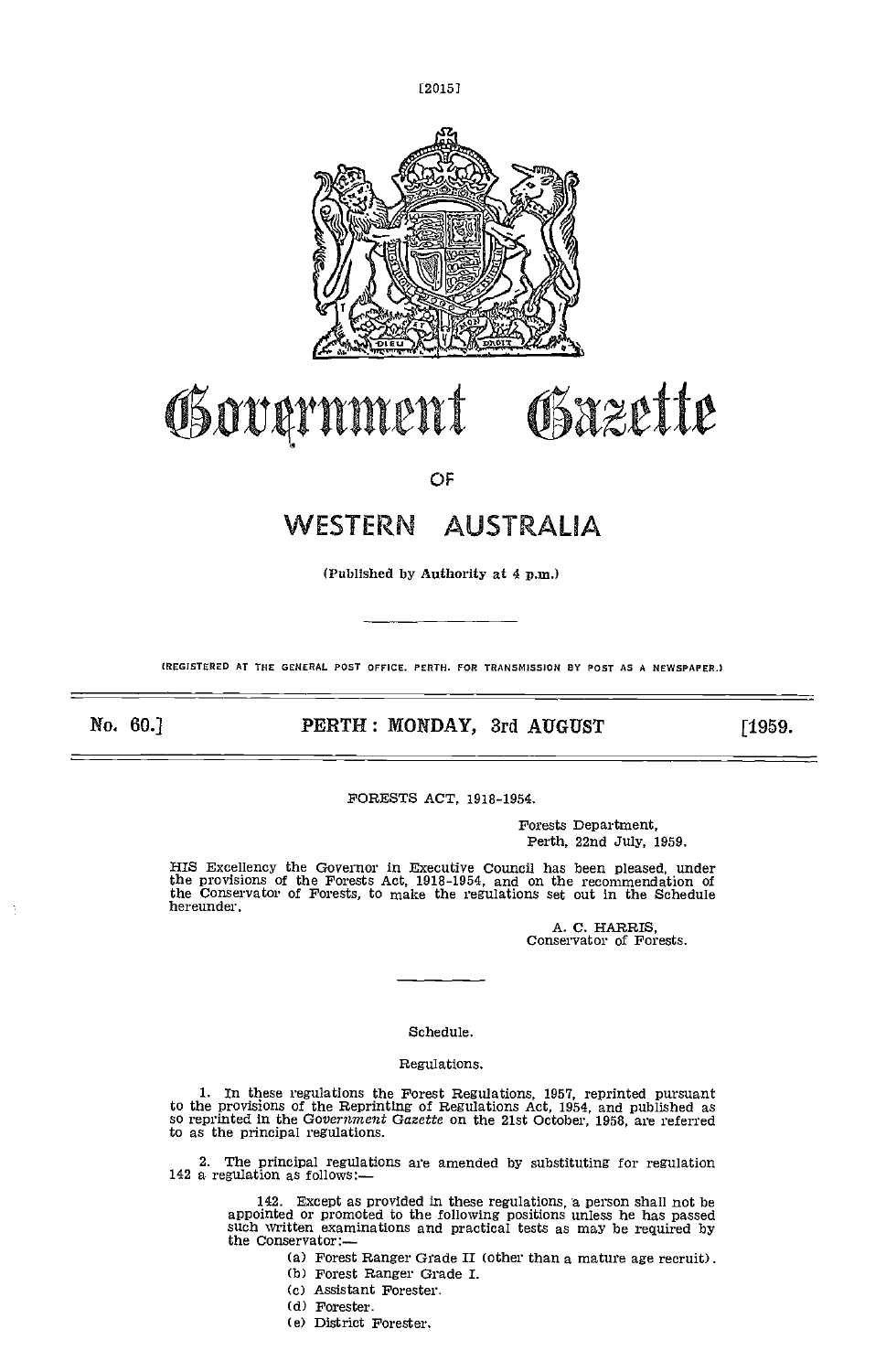### MUNICIPAL CORPORATIONS ACT, 1906.

The City of Perth.

By-law No. 40.-Signs, Hoardings and Bill-posting (Amendment).

L.G. 10/58.

IN pursuance of the powers conferred by the Municipal Corporations Act, 1906, the Lord Mayor and Councillors of The City of Perth order that By-law No. 40 relating to signs, hoardings and bill-posting be amended as follows:—

Paragraph (c) of subclause (1) of clause 15 is repealed and the following new paragraph is substituted therefore:—

- (c) shall not—<br>(i) be of a greater height at any point than three feet six inches
	- nor a greater width than three feet;<br>(ii) project more than three feet is<br>(ii) project more than three feet from the wall to which it is<br>attached, provided that in the case of a sign fixed to the face<br>of a building set bac

Passed by the Council of the City of Perth at the ordinary meeting of the Council held on the 8th day of June, 1959.<br>H. R. HOWARD,

 $[**L.S.**]$ 

Lord Mayor. W. A. McI. GREEN, Town Clerk.

Recommended

(Sgd.) L. A. LOGAN, Minister for Local Government.

Approved by His Excellency the Governor in Executive Council, this 22nd (Sgd.) R. H. DOIG,

Clerk of the Council.

#### MUNICIPAL CORPORATIONS ACT, 1906.

Carnarvon Municipal Council.

By-law to Prescribe a Schedule of Building Fees.

L.G. 1219/52.

A By-law of the Municipality of Carnarvon made under Part XV of the Municipal Corporations Act, 1906, in force in the district of the Municipality, to pre- scribe a Schedule of Building Fees and numbered 108.

IN pursuance of the Municipal Corporations Act, 1906-1956, the Mayor and Councillors of the Municipality of Carnarvon order as follows:-

Schedule-Fees.

Scale of Fees.

The scale of fees set out hereunder shall be chargeable and received by the Carnarvon Municipal Council for any license issued on services rendered or provided under Part XV of the Municipal Corporations Act, 1906.<br>Note.—I

(a) the expression "floor area" applied to a building shall mean the aggregate superficial areas of so many horizontal sections thereof as there are floors in the said building. The horizontal section of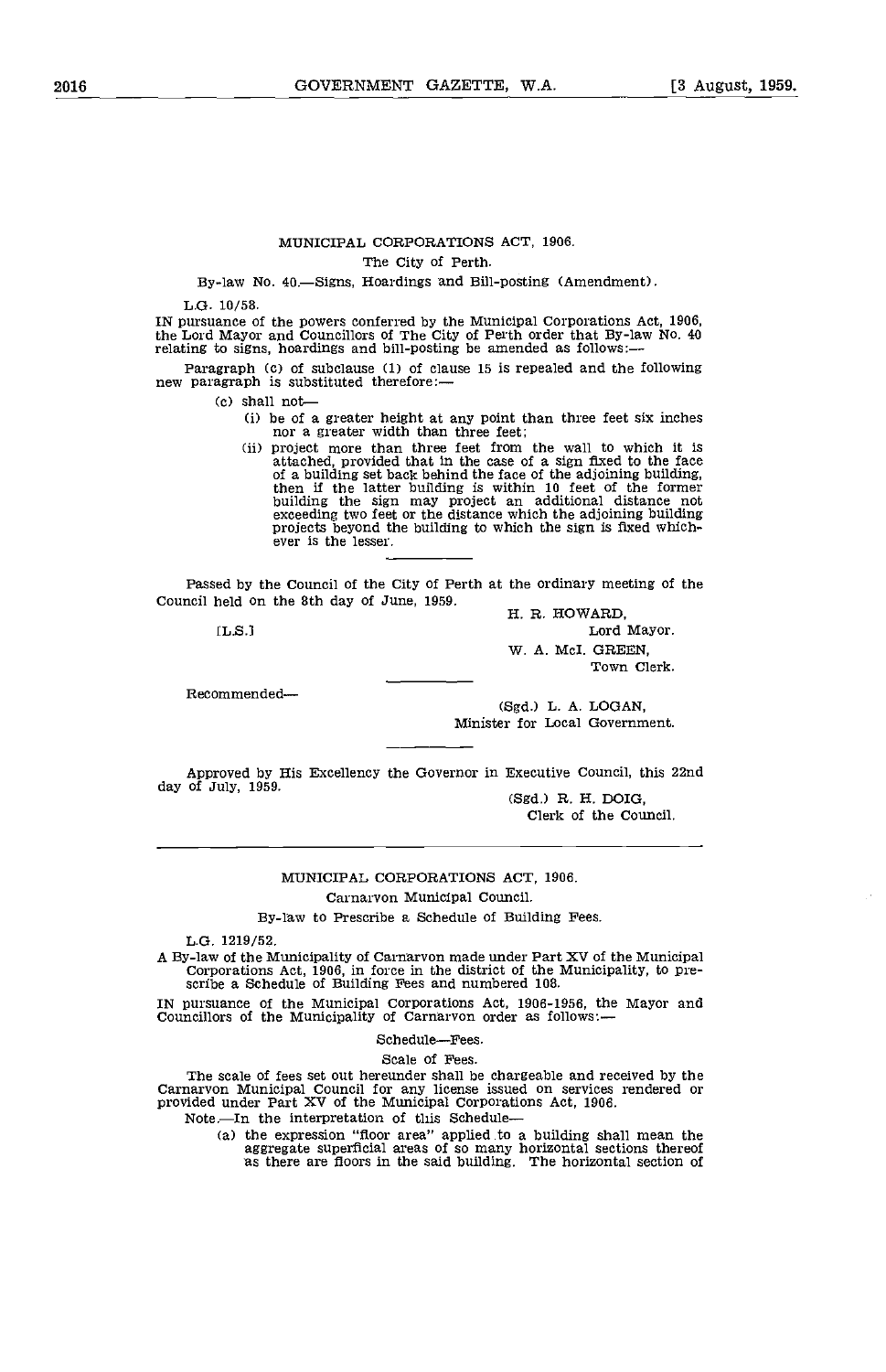each floor shall be made at the point of the greatest surface dimensions, inclusive of external walls and of such portions of the party walls as belong to the building, and also of all verandah and balcony floors, covered

(b) the expression "square" applied to the measurement of the area of a building means the area of 100 superficial feet.

| Scale of Fees.                                                                                                                                                                         |   |          |    |  |
|----------------------------------------------------------------------------------------------------------------------------------------------------------------------------------------|---|----------|----|--|
|                                                                                                                                                                                        | £ | s. d.    |    |  |
| (1) For application form in every case<br>$\cdots$                                                                                                                                     |   | 1        | 0  |  |
| (2) For a license for a new building and additions to existing<br>building—                                                                                                            |   |          |    |  |
| (a) For each square or portion of a square up to 50                                                                                                                                    |   |          |    |  |
| squares (with a minimum fee of $£1)$<br>$\ddotsc$                                                                                                                                      |   | 6        | 0  |  |
| (b) For each additional square or portion of a square up<br>to 100 squares<br>$\label{eq:1} \mathcal{L}_{\text{max}} = \mathcal{L}_{\text{max}}$<br><b><i>Channel</i></b><br>$\ddotsc$ |   | 5        | n  |  |
| (c) For each additional square or portion of a square in                                                                                                                               |   |          |    |  |
| excess of 100 squares<br>$\ddotsc$<br>$\sim$ 4444<br>$\ddotsc$<br>$\mathbf{1}$<br>$\overline{1}$                                                                                       |   | 4        | G. |  |
| (3) For a license for alterations to an existing building-                                                                                                                             |   |          |    |  |
| (a) For each square or portion of a square up to 100                                                                                                                                   |   |          |    |  |
| squares (with a minimum fee of £1)<br>(b) For each additional square or portion of a square                                                                                            |   | 4        | 0  |  |
| in excess of 100 squares $\dots$ $\dots$<br>$\cdots$                                                                                                                                   |   | 2        | 6  |  |
| (c) For cutting an opening in an external, internal or                                                                                                                                 |   |          |    |  |
| party wall when no other work is undertaken at the                                                                                                                                     |   |          |    |  |
| same time<br>1.111<br>$\sim$<br>$\ddotsc$<br>and a<br>$\cdots$                                                                                                                         |   | 15       | 0  |  |
| (4) For a license for the construction of a furnace, chimney shaft,<br>or shaft for ventilation or for any other purpose (in addition                                                  |   |          |    |  |
| to the fee for any other work undertaken at the same time)-                                                                                                                            |   |          |    |  |
| (a) If the height does not exceed 75 feet                                                                                                                                              | 3 | $\bf{0}$ | 0  |  |
| (b) If the height exceeds 75 feet, but does not exceed                                                                                                                                 |   |          |    |  |
| $100$ feet<br>$\ddotsc$<br>$\cdots$<br>(c) If the height exceeds 100 feet for every additional                                                                                         | 4 | $\bf{0}$ | 0  |  |
| 10 feet or portion of 10 feet $\ldots$<br>$\cdots$<br>$\ddotsc$                                                                                                                        |   | 12       | 0  |  |
| (5) For a license to carry a flue from an oven, stove, steamboiler,<br>furnace or close fire into an existing flue<br>$\ddotsc$                                                        | 1 | 0        | 0  |  |
| (6) For examination and report on preliminary plans-25 per<br>cent, of the fee for a license to carry out the work described                                                           |   |          |    |  |
| in such plans.                                                                                                                                                                         |   |          |    |  |
| (7) For a license to install a new shop front-                                                                                                                                         |   |          |    |  |
| (a) If no structural alteration is required                                                                                                                                            |   | 110      | 0  |  |
| (b) If new girders or columns are required, for each foot<br>thereof (with a minimum fee of $£3$ )                                                                                     |   | 1        | 6  |  |
| (8) For a license for a verandah awning over a footway, for each                                                                                                                       |   |          |    |  |
| lineal foot measured along the frontage of the building (with                                                                                                                          |   |          |    |  |
| a minimum fee of £1)<br>$\sim$<br><b>College</b><br>$\sim$                                                                                                                             |   | 1        | 0  |  |
| (9) For a license to erect a tent, for each week or part of a week                                                                                                                     | 1 | 0        | 0  |  |
| (10) For a license to erect a transmitting wireless mast attached<br>to a building, for each foot<br>$\cdots$<br>$\cdots$<br>                                                          |   | 1        | 0  |  |
| (11) For survey and report on a dangerous structure<br>.                                                                                                                               | 3 | 0        | 0  |  |
| (12) (a) In the case of buildings of reinforced concrete or steel<br>framed construction-                                                                                              |   |          |    |  |
| (i) 6s, per square for the first 50 squares or part                                                                                                                                    |   |          |    |  |
| thereof, with a minimum of £1.                                                                                                                                                         |   |          |    |  |
| (ii) The fee per square shall be reduced by 2d, per                                                                                                                                    |   |          |    |  |

The fee per square shall be reduced by 2d. per square for each additional 50 squares by which the area of the building exceeds 50 squares in area, with a minimum charge of Ss. 64. per square.